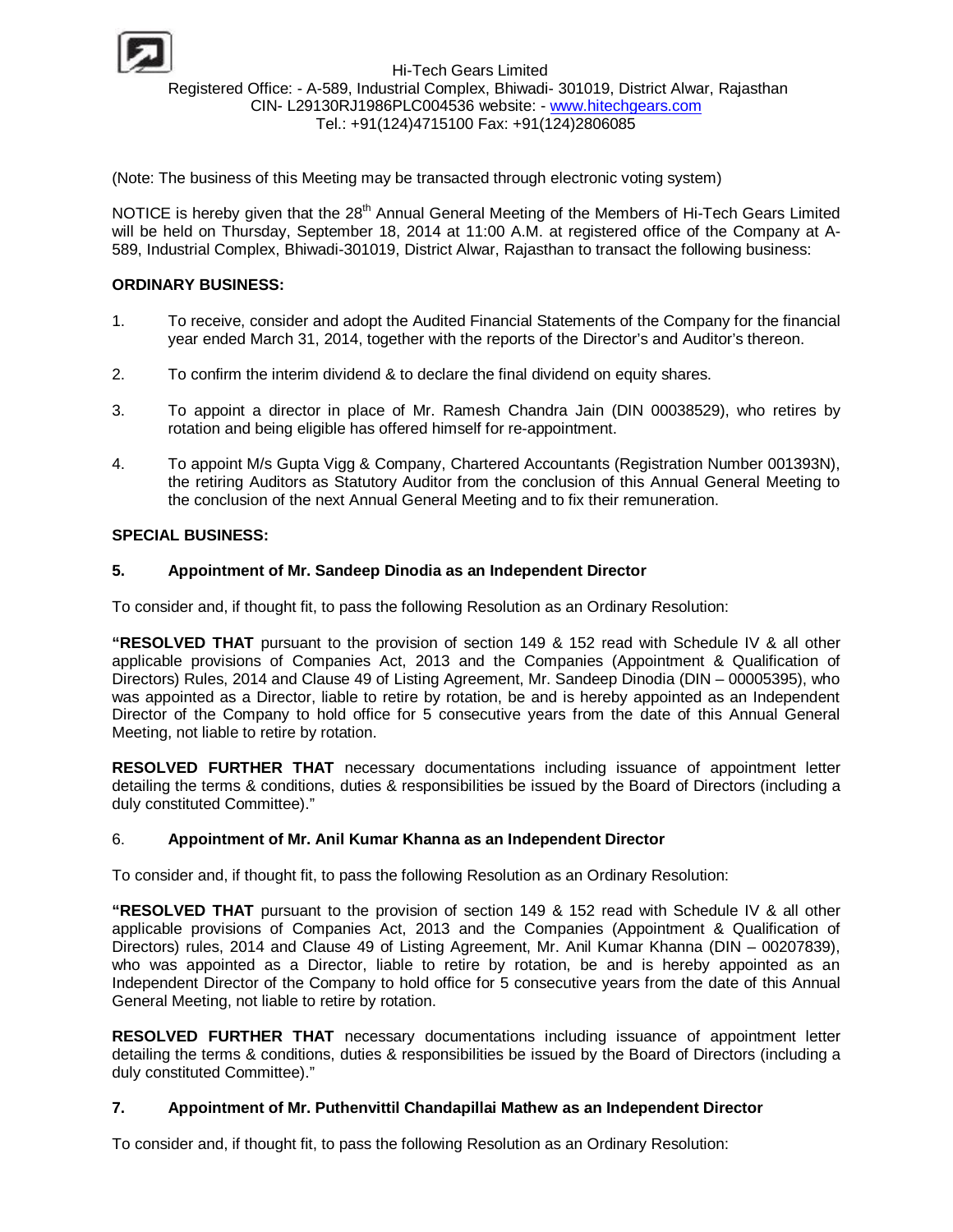**"RESOLVED THAT** pursuant to the provision of section 149 & 152 read with Schedule IV & all other applicable provisions of Companies Act, 2013 and the Companies (Appointment & Qualification of Directors) rules, 2014 and Clause 49 of Listing Agreement, Mr. Puthenvittil Chandapillai Mathew (DIN – 02527048), who was appointed as a Director, liable to retire by rotation, be and is hereby appointed as an Independent Director of the Company to hold office for 5 consecutive years from the date of this Annual General Meeting, not liable to retire by rotation.

**RESOLVED FURTHER THAT** necessary documentations including issuance of appointment letter detailing the terms & conditions, duties & responsibilities be issued by the Board of Directors (including a duly constituted Committee)."

# **8. Appointment of Mr. Vinit Taneja as an Independent Director**

To consider and, if thought fit, to pass the following Resolution as an Ordinary Resolution:

**"RESOLVED THAT** pursuant to the provision of section 149 & 152 read with Schedule IV & all other applicable provisions of Companies Act, 2013 and the Companies (Appointment & Qualification of Directors) rules, 2014 and Clause 49 of Listing Agreement, Mr. Vinit Taneja (DIN – 02647727), who was appointed as a Director, liable to retire by rotation, be and is hereby appointed as an Independent Director of the Company to hold office for 5 consecutive years from the date of this Annual General Meeting, not liable to retire by rotation.

**RESOLVED FURTHER THAT** necessary documentations including issuance of appointment letter detailing the terms & conditions, duties & responsibilities be issued by the Board of Directors (including a duly constituted Committee)."

## **9. Appointment of Mr. Krishna Chandra Verma as an Independent Director**

To consider and, if thought fit, to pass the following Resolution as an Ordinary Resolution:

**"RESOLVED THAT** pursuant to the provision of section 149 & 152 read with Schedule IV & all other applicable provisions of Companies Act, 2013 and the Companies (Appointment & Qualification of Directors) rules, 2014 and Clause 49 of Listing Agreement, Mr. Krishna Chandra Verma (DIN – 03636488), who was appointed as a Director, liable to retire by rotation, be and is hereby appointed as an Independent Director of the Company to hold office for 5 consecutive years from the date of this Annual General Meeting, not liable to retire by rotation.

**RESOLVED FURTHER THAT** necessary documentations including issuance of appointment letter detailing the terms & conditions, duties & responsibilities be issued by the Board of Directors (including a duly constituted Committee)."

### **10. Appointment of Mr. Prosad Dasgupta as an Independent Director**

To consider and, if thought fit, to pass the following Resolution as an Ordinary Resolution:

**"Resolved That** pursuant to the provision of section 149 & 152 read with Schedule IV & all other applicable provisions of Companies Act, 2013 and the Companies (Appointment & Qualification of Directors) rules, 2014 and Clause 49 of Listing Agreement, Mr. Prosad Dasgupta (DIN – 00243254), who was appointed as a Director, liable to retire by rotation, be and is hereby appointed as an Independent Director of the Company to hold office for 5 consecutive years from the date of this Annual General Meeting, not liable to retire by rotation.

**RESOLVED FURTHER THAT** necessary documentations including issuance of appointment letter detailing the terms & conditions, duties & responsibilities be issued by the Board of Directors (including a duly constituted Committee)."

### **11. Approval of Inter-corporate Investments as per Section 186 of the Companies Act, 2013**

To consider and, if thought fit, to pass the following Resolution as a Special Resolution:

**"RESOLVED THAT** pursuant to the provisions of Section 186 and all other applicable provisions, if any, of the Companies Act, 2013 and Rules made thereunder (including any statutory modification, amendment or re-enactment thereof for the time being in force and as may be enacted from time to time) Company to make investment in other body corporate through ICDs/F.Ds/purchase or subscribe of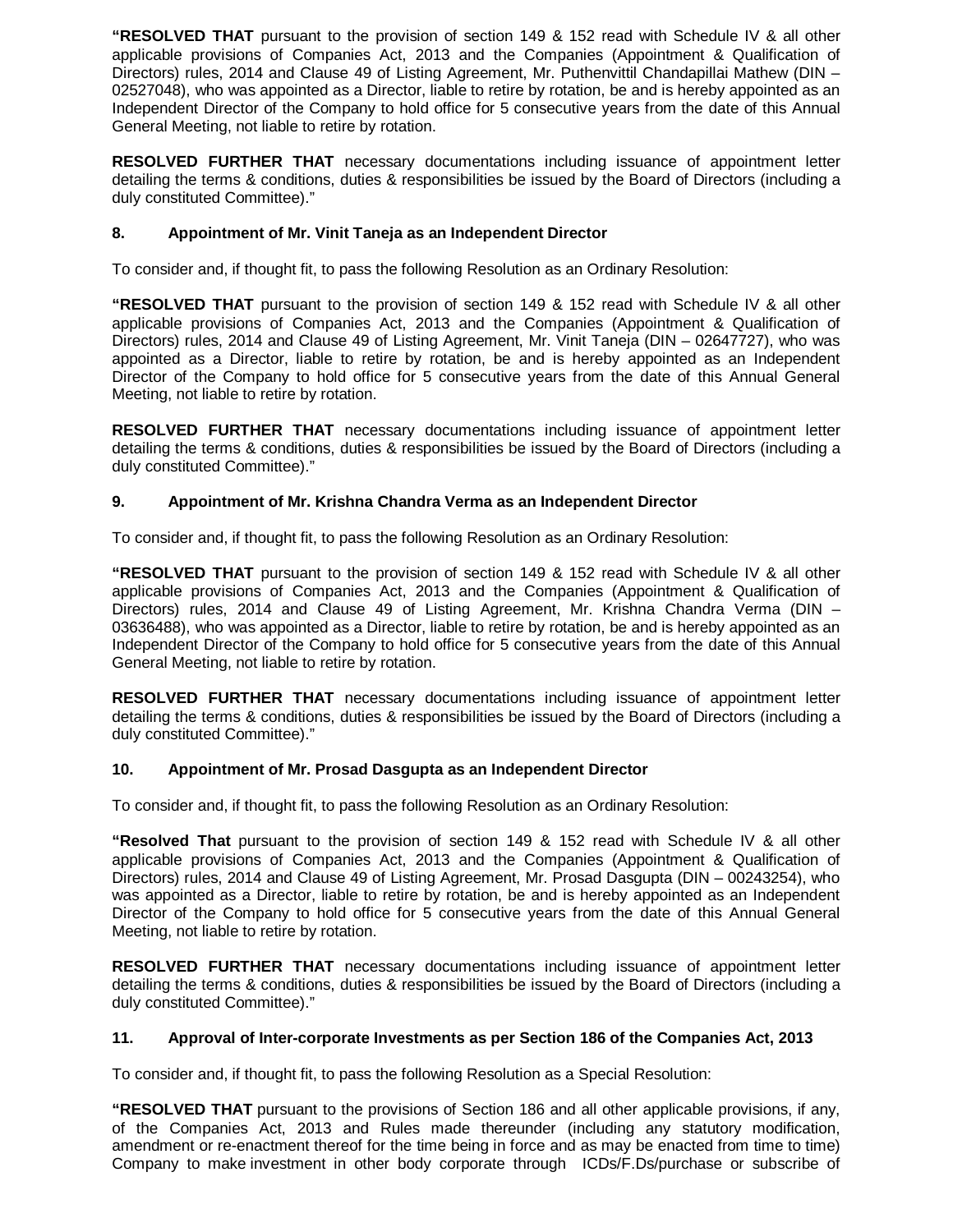equities/preference shares/Debentures or Bonds/Mutual Funds etc. in India or not, whether in the same management or not, in one or more tranches, notwithstanding that the aggregate of investment so far acquired or to acquire by way of subscription, purchase or otherwise, securities of any body corporate(s) upto an aggregate amount not exceeding Rs. 400 Cr (Rupees four hundred crores only) outstanding at any time under the said provision in the best interest of the company.

**RESOLVED FURTHER THAT** the Board or a duly constituted Committee thereof be and is hereby authorized to decide and finalize the terms and conditions of the above, limit upto which such investments may be given or made, as may be determined by the Board or the Committee thereof, within the aforesaid limits including with the power to transfer/ dispose of the investments so made, from time to time, and to execute all deeds, documents and other writings and to do all such acts, deeds, matters and things, as may be necessary and/or expedient for implementing and giving effect to this resolution."

# **12. Remuneration to Non-Executive Directors for attending Board/ Committee Meetings**

To consider and, if thought fit, to pass the following Resolution as a Special Resolution:

"**RESOLVED THAT** in conformity with the provisions of Articles of Association of the Company and pursuant to the provisions of section 197 and other applicable provisions, if any, of the Companies Act, 2013, consent be and is hereby accorded to the Board of Directors (including a duly Constituted Committee) to pay commission to all the Non-Executive Directors of the Company up to the maximum rate as mentioned/provided in above provisions, of the net profits of the Company in each financial year to be calculated in accordance with the provisions of Section 197, 198 & other applicable provision of the Companies Act, 2013 & rules made thereunder for a period of five years from the financial year 2014-15 to 2018-19 to be divided between such Directors in such manner as the Board of Directors may determine from time to time.

**RESOLVED FURTHER THAT** pursuant to the provisions of the Companies Act, 2013 & rules made thereunder, the Non Executive Directors be paid sitting fee for attending Board & Committee Meetings, subject to maximum fee, as prescribed therein."

# **13. Approval of Borrowing Powers in terms of Section 180(1) (c) of the Companies Act, 2013.**

To consider and, if thought fit, to pass the following Resolution as a Special Resolution:

"RESOLVED THAT, in supersession of the ordinary resolution passed by the members in their meeting held on 22nd September, 2008, consent of the members of the Company be and is hereby accorded to the Board of Directors (including duly constituted Committee) under Sections 180(1)(c), 180(2) and all other applicable provisions if any, of the Companies Act, 2013 (including any statutory modification or reenactment thereof, for the time being in force) and the Articles of Association of the Company, to borrow, from time to time, as it may consider fit, any sum or sums of monies from any entity / person, whether or not the monies so borrowed together with the monies already borrowed by the Company and remaining outstanding at any one time (apart from temporary loans obtained from the Company's bankers in the ordinary course of business) exceed the aggregate of the paid-up capital of the Company and its free reserves that is to say, reserves that are not set apart for any specific purpose provided that the total amount so borrowed and outstanding at any one time (apart from temporary loans obtained from the Company's bankers in the ordinary course of business) shall not exceed Rs. 400 Cr (Rupees four hundred crores only) and that the Board be and is hereby empowered and authorized to arrange and fix the terms and conditions of all such moneys to be borrowed, from time to time, as to interest, repayment, security or otherwise as it may think fit.

RESOLVED FURTHER THAT for the purpose of giving effect to this resolution, the Board or a duly constituted committee thereof, be and is hereby authorized to finalize, settle and execute such documents/ deeds/ writings/ papers/ agreements, in connection with such borrowing as may be required and to do all such other acts, deeds, matters and things, as it may in its absolute discretion deem necessary, proper or desirable and to settle any question, difficulty or doubt that may arise in this regard."

## **14. Approval to Create mortgage and/or charge in respect of Company's movable / immovable properties, in terms of section 180(1)(a) of the Companies Act, 2013.**

To consider and, if thought fit, to pass the following Resolution as a Special Resolution:

"RESOLVED THAT, in supersession of the ordinary resolution passed by the members in their meeting held on 22nd September, 2008, consent of the members of the Company, be and is hereby accorded to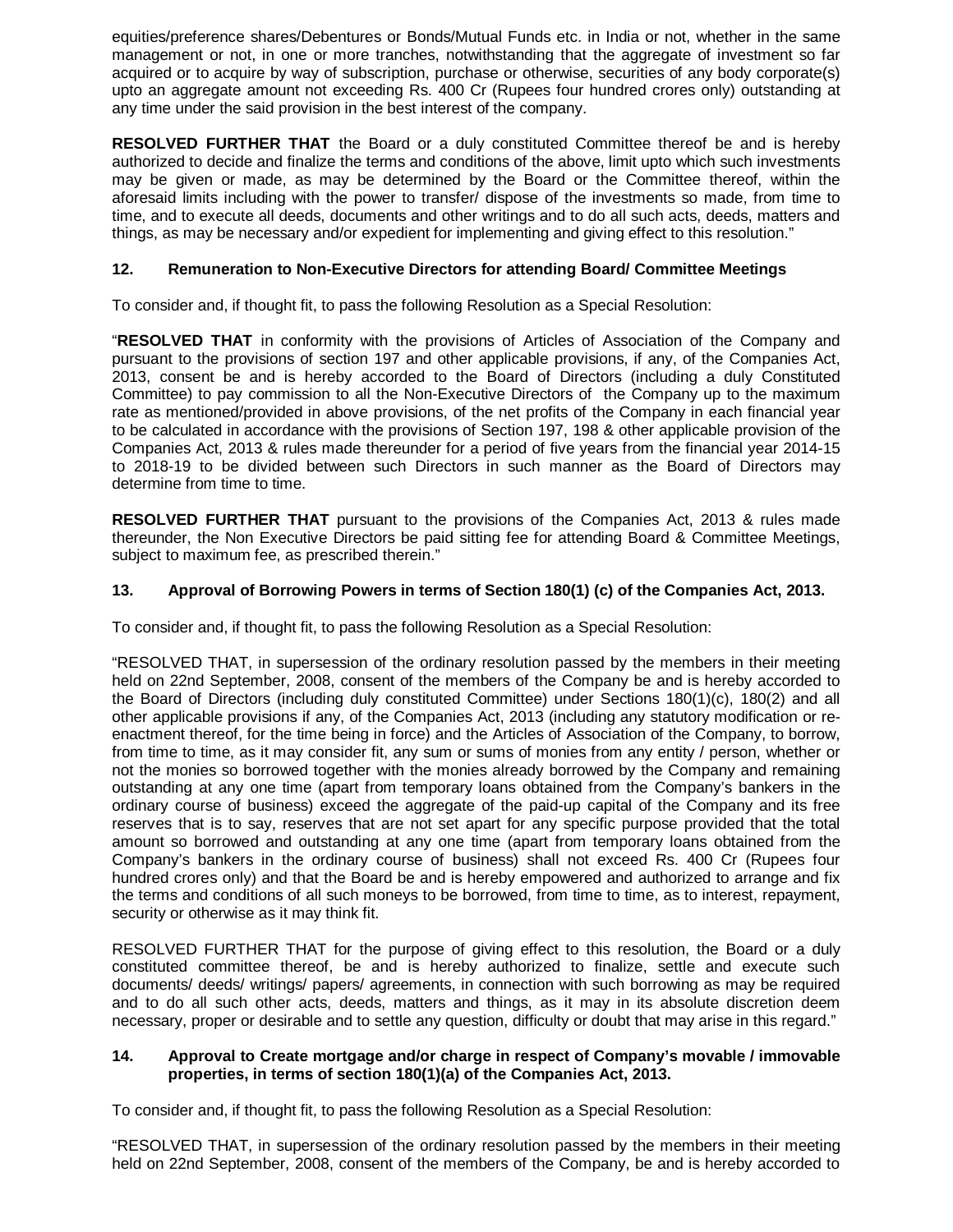the board of directors (including duly constituted Committee) under Section180(1)(a) and all other applicable provisions if any, of the Companies Act, 2013 (including any statutory modification or reenactment thereof, for the time being in force) and the Articles of Association of the Company, to mortgage and/or charge, in addition to the mortgages / charges created / to be created by the Company in such form and manner and with such ranking and at such time and on such terms as the board may determine, including a lien or floating charge, on all or any of the movable / immovable properties of the Company, both present and future and/or whole or any part of undertaking(s) of the Company in favour of the Lender(s), Agent(s) and Trustee(s), for securing the borrowings of the Company availed / to be availed by way of loan(s) in Indian or foreign currency and securities (comprising fully / partly convertible debentures and/or non-convertible debentures, on all or any of the above, with or without detachable or non-detachable warrants and/or secured premium notes and/or floating rates notes / bonds or other debt instruments) issued / to be issued by the Company, from time to time, subject to such permissible limits under Section 180(1)(c) of the Companies Act, 2013, together with interest and all other monies payable by the Company in terms of the Loan Agreement(s) / Trust Deed(s) or any other document, entered into / to be entered into between the Company and the Lender(s) / Agent(s) / Trustee(s), in respect of the said loans / borrowings / debentures / bonds or other securities and such terms and conditions in respect of enforcement of security as may be stipulated in that behalf and agreed to between the board or committee and the Lender(s) / Agent(s) / Trustee(s).

RESOLVED FURTHER THAT for the purpose of giving effect to the above resolutions, the Board or a duly constituted committee thereof be and is hereby authorized to finalize, settle and execute such documents / deeds / writings / papers / agreements, as may be required and do all such acts, deeds, matters and things, as it may in its absolute discretion deem necessary, proper or desirable and to settle any question, difficulties or doubts that may arise with regard to creating mortgages / charges against such borrowings as aforesaid."

> **By order of the Board of Hi-Tech Gears Ltd.**

 **S.K. Khatri Date: 23<sup>rd</sup> August, 2014** Company Secretary **Place: Gurgaon Membership No: - F5459** 

### **NOTES:**

- 1. The Statement pursuant to Section 102 of the Companies Act, 2013, which sets out details relating to Special Business at the meeting, is annexed hereto.
- 2. A MEMBER ENTITLED TO ATTEND AND VOTE AT THE MEETING IS ENTITLED TO APPOINT A PROXY/ PROXIES TO ATTEND AND VOTE (ON A POLL ONLY) INSTEAD OF HIMSELF/HERSELF.

A person can act as proxy on behalf of members not exceeding fifty (50) and holding in the aggregate not more than 10 (ten) % of the total share capital of the Company. The instrument of Proxy in order to be effective, should be deposited at the Registered Office of the Company, duly completed and signed, not less than 48 (forty eight) hours before the commencement of the meeting. Proxies submitted on behalf of the companies, societies etc., must be supported by an appropriate resolution/ authority, as applicable.

- 3. Pursuant to Section 91 of the Act, the Register of Members and the Share Transfer books of the Company will remain closed from Wednesday, September 10, 2014 to Thursday, September 18, 2014 (both days inclusive) for annual closing and determining the entitlement of the shareholders to the dividend for the financial year 2013-14.
- 4. If final dividend on shares is approved at the Annual General Meeting, payment of such dividend will be made to those members whose names appear in the Register of Members on September 18, 2014. In respect of the shares held in electronic form, the dividend will be payable to the beneficial owners of the shares as on the closing hours of business on September 9, 2014, as per the details to be furnished by the depositories for this purpose
- 5. Details under Clause 49 of the Listing Agreement with the Stock Exchange in respect of the Directors seeking appointment/reappointment at the Annual General Meeting, forms integral part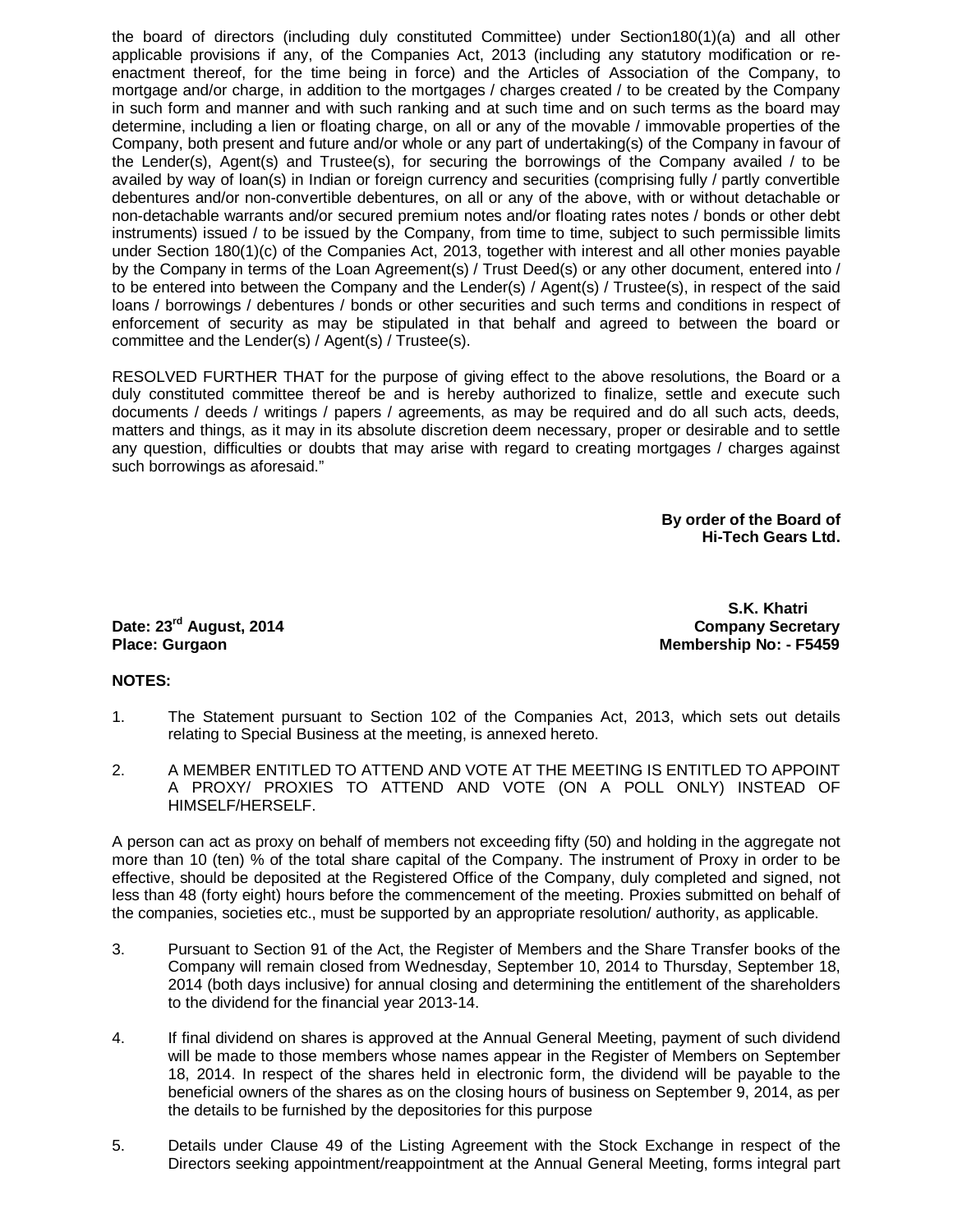of the Notice. The Directors have furnished the requisite declarations for their appointment/reappointment.

- 6. Members holding shares in electronic form are hereby informed that bank particulars registered against their respective depository accounts will be used by the Company for payment of dividend. The Company or its Registrar and Share Transfer Agent ("Registrar") cannot act on any request received directly from the Members holding shares in electronic form for any change of bank particulars or bank mandates. Such changes are to be advised only to the Depository Participant of the Members. Members holding shares in physical form and desirous of either registering bank particulars or changing bank particulars already registered against their respective folios for payment of dividend are requested to write to the Registrar.
- 7. Pursuant to the provision of Section 205A of the Companies Act, 1956, the amount of dividend which remain unpaid or unclaimed for a period of 7(Seven) years from the date of transfer of the amount to unpaid dividend account would be transferred to the "Investor Education and Protection Fund (IEPF)" constituted by the Central Government and the shareholders would not be able to make any claims as to the amount of dividend so transferred to the fund from the Company. The Company has initiated a list of members, entitled for such amount, the same is available at Company's website. Thus, the shareholders who have not yet encashed their dividend warrants are requested in their own interest to write to the Company or its RTA (Mas Services Limited) immediately for claiming outstanding dividends declared by the Company for the year 2006-07 and onwards. The proposed date for the transfer of unclaimed final dividend by the Company for the year 2006-07 to IEPF is  $22<sup>nd</sup>$  October, 2014.
- 8. Corporate Members are requested to send a duly certified copy of the Board Resolution, pursuant to Section 113 & other applicable provisions of the Companies Act, 2013 and Rules made thereunder.
- 9. To prevent fraudulent transactions, members are advised to exercise due diligence and notify the Company of any change in address or demise of any member as soon as possible.
- 10. The Securities and Exchange Board of India (SEBI) has mandated the submission of Permanent Account Number (PAN) by every participant in securities market. Members holding shares in electronic form are, therefore, requested to submit the PAN to their Depository Participants with whom they are maintaining their demat accounts. Members holding shares in physical form are requested to submit their PAN details to the Registrar.
- 11. Copy of the Annual Report for financial year 2013-14 along with the Notice of the 28<sup>th</sup> Annual General Meeting of the Company (including Ballot Form, Attendance Slip and Proxy Form and manner of e-voting) is being sent to all the Members, Directors & Statutory Auditors at their registered address by the permissible modes.
- 12. Members may also note that the Notice of the  $28<sup>th</sup>$  Annual General Meeting and the Annual Report for 2013-14 will also be available on the Company's website www.hitechgears.com. The physical copies of the aforesaid documents will also be available at the Company's Registered Office for inspection during 11:00 A.M. to 1:00 P.M on any working day. Even after registering for e-communication, members are entitled to receive such communication in physical form, upon making a request for the same, by any permissible mode free of cost. For any communication, the shareholders may also send requests to the Company's investor email id: secretarial@hitechgears.com.
- 13. Pursuant to the provisions of Section 72 of the Companies Act 2013, the member(s) holding shares in physical form may nominate, in the prescribed manner, a person to whom all the rights in the shares shall vest in the event of death of the sole holder or all the joint holders. Member(s) holding shares in demat form may contact their respective DP for availing this facility.
- 14. Voting through electronic means:

In terms of the provisions of Section 108 of the Companies Act, 2013 (the Act) read with Rule 20 of the Companies (Management and Administration) Rules, 2014 (hereinafter called "the Rules" for the purpose of this section of the Notice) and Clause 35B of the Listing Agreement, the Company is providing facility to exercise votes on the items of business given in the Notice through electronic voting system, to members holding shares as on August 14, 2014 being the Cut-off date (Record date for the purpose of Rule 20 (3) (vii) of the Rules) fixed for determining voting rights of members, entitled to participate in the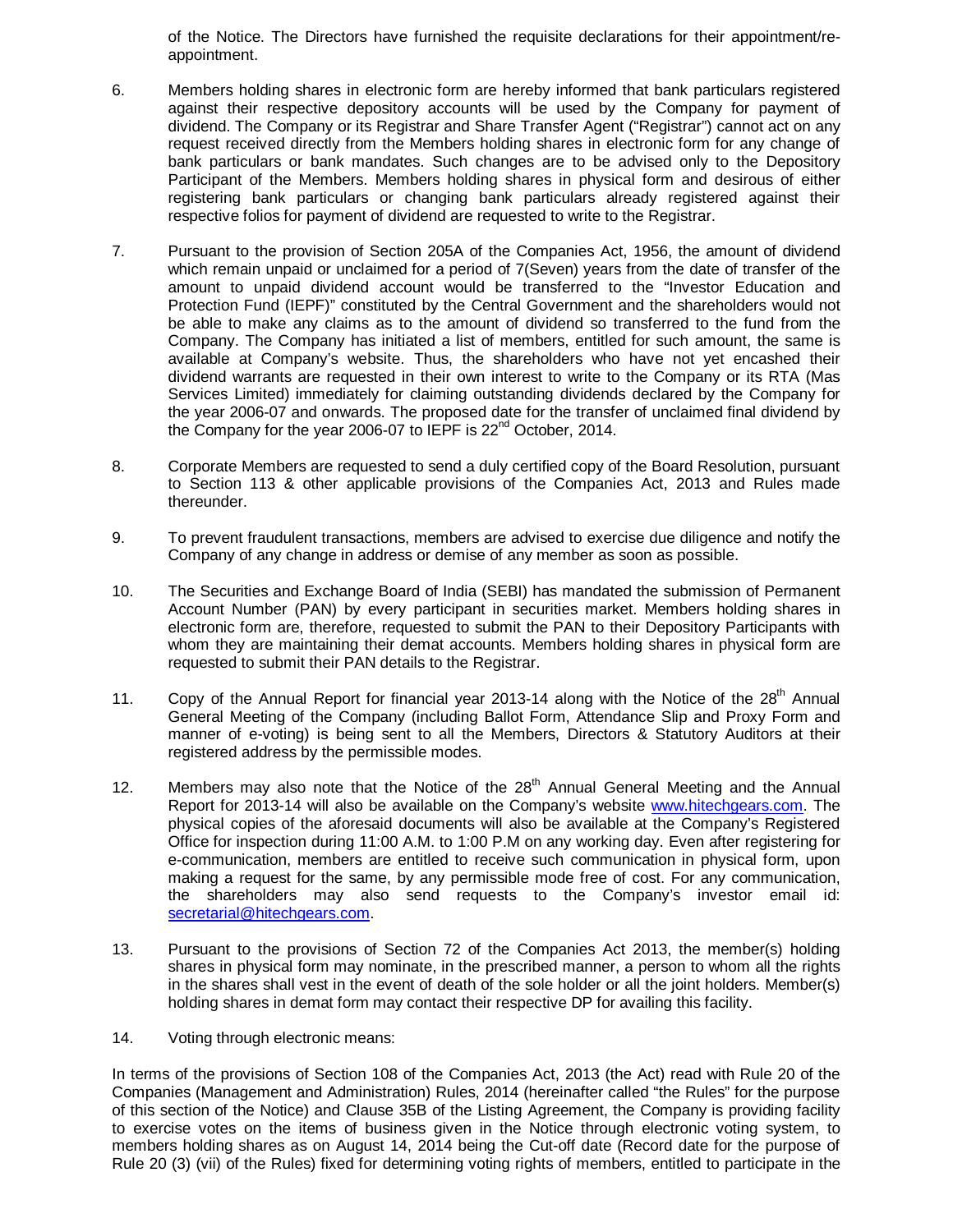voting process, through the e-voting platform provided by Central Depository Services Limited (CDSL). Members who have acquired shares after dispatch of the notice and before book closure may approach the Company for issuance of attendance slip/proxy to attend the AGM. The instructions for e-voting are as under:

# **A. Voting through electronic mode:**

**The instructions for members for voting electronically are as under:-**

## (A) **In case of members receiving e-mail:**

- i) If you are holding shares in Demat form and had logged on to www.evotingindia.com and casted your vote earlier for EVSN of any Company, then your existing login id and password are to be used.
- ii) Log on to the e-voting website www.evotingindia.com.
- iii) Click on "Shareholders" tab to cast your votes.
- iv) Now, select the Electronic Voting Sequence Number "EVSN" along with "COMPANY NAME-Hi-Tech Gears Limited" from the drop down menu and click on "SUBMIT".
- v) Now, fill up the following details in the appropriate boxes:

|                 | For members holding shares in Demat                                                                  | For members holding shares in Physical                                                |  |
|-----------------|------------------------------------------------------------------------------------------------------|---------------------------------------------------------------------------------------|--|
|                 | <b>Form</b>                                                                                          | <b>Form</b>                                                                           |  |
| User ID         | FOR NSDL: 8 Character DP ID followed by 8                                                            | Folio Number registered with the Company                                              |  |
|                 | Digits Client ID For CDSL: 16 digits                                                                 |                                                                                       |  |
|                 | beneficiary ID                                                                                       |                                                                                       |  |
|                 |                                                                                                      |                                                                                       |  |
| <b>PAN</b>      |                                                                                                      | Enter your 10 digit alpha-numeric PAN issued by Income Tax Department as given in box |  |
|                 | overleaf.                                                                                            |                                                                                       |  |
|                 |                                                                                                      |                                                                                       |  |
| <b>DOB</b>      | Enter the Date of Birth as recorded in your demat account or in the company records for the          |                                                                                       |  |
|                 | said demat account or folio in dd/mm/yyyy format.                                                    |                                                                                       |  |
| <b>Dividend</b> | Enter the Dividend Bank Details as recorded in your demat account or in the company records          |                                                                                       |  |
| Bank            | for the said demat account or folio.                                                                 |                                                                                       |  |
| <b>Details</b>  | Please enter the DOB or Dividend Bank Details in order to login. If the details are not<br>$\bullet$ |                                                                                       |  |
|                 | recorded with the depository or company please enter the user id as given inbox                      |                                                                                       |  |
|                 | overleaf.                                                                                            |                                                                                       |  |

- vi) After entering these details appropriately, click on "SUBMIT" tab
- vii) Members holding shares in physical form will then reach directly to the EVSN selection screen. However, members holding shares in Demat form will now reach 'Password Creation' menu wherein they are required to mandatorily change their login password, in the new password field. The new password has to be minimum eight characters, consisting of at least one upper case (A-Z), one lower case (a-z), one numeric value (0-9) and a special character ( $@#\$$ %&\*) Kindly note that this password is to be also used by the demat holders for voting for resolutions of any other company on which they are eligible to vote, provided that company opts for e-voting through CDSL platform. It is strongly recommended not to share your password with any other person and take utmost care to keep your password confidential. Kindly note that this changed password is to be also used by the Demat holders for voting for resolutions for the company or any other company on which they are eligible to vote, provided that Company opts for e-voting through CDSL platform.
- viii) Click on the EVSN for Hi-Tech Gears Limited to vote
- ix) On the voting page, you will see resolution description and against the same the option "YES/NO" for voting. Select the option YES or NO as desired. The option YES implies that you assent to the resolution and option NO implies that you dissent to the resolution.
- x) Click on the "Resolutions file Link" if you wish to view the entire resolutions.
- xi) After selecting the resolution you have decided to vote on, click on "SUBMIT", A confirmation box will be displayed. If you wish to confirm your vote, click on 'OK', else to change your vote, click on "CANCEL" and accordingly modify your vote.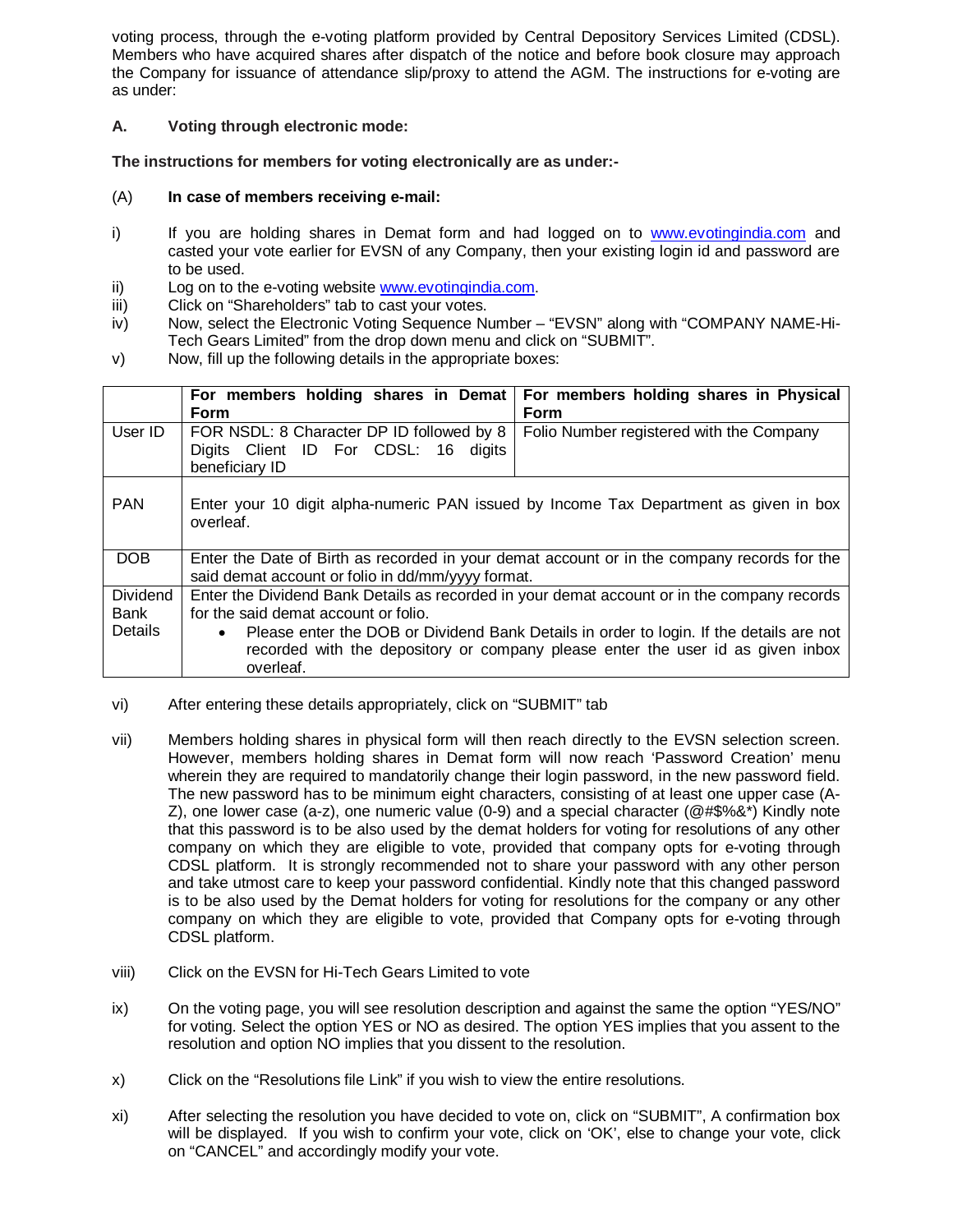- xii) Once you "CONFIRM" your vote on the resolution, you will not be allowed to modify your vote.
- (B) In case of members receiving the physical copy of Notice of AGM (for members whose e-mail IDs are not registered with the Company/depository participant(s) or requesting physical copy):

Please follow all steps from sl no (ii) to Sl no. (xii) above, to cast vote.

(C) Institutional shareholders (i.e. other than individuals, HUF, NRI etc) are required to log on to https://www,evotingindia.com and register themselves, link their account which they wish to vote on and then cast their vote. They should upload a scanned copy of the Board Resolution in PDF format in the system for the scrutinizer to verify the vote.

#### **General Instructions:**

- a) The voting period begins on September 10, 2014 at 9.00 a.m. and ends on September 12, 2014 at 6.00 p.m. During this period shareholders of the Company, holding shares either in physical form or in dematerialized form, as on the cut-off date (record date) of August 14, 2014, may cast their vote electronically. The e-voting module shall be disabled by CDSL for voting thereafter. Once the vote on a resolution is cast by the shareholder, the shareholder shall not be allowed to change it subsequently.
- b) In case you have any queries or issues regarding e-voting, you may refer the Frequently Asked Questions ("FAQs") and e-voting manual available at www.evotingindia.com under help section or write an email to helpdesk.evoting@cdslindia.com.
- c) The voting rights of shareholders shall be in proportion to their shares of the paid up equity share capital of the company as on the cut-off date (record date for the purpose of Rule 20(3)(vii) of the Rules) of August 14, 2014.
- d) The Company has appointed M/s Don Banthia & Associates, Practicing Company Secretaries as the scruitinizer for conducting the e-voting process in fair and transparent manner. He can be reached thru scrutnizer@hitechgears.com.
- e) The Scruitinizer shall within a period not exceeding three(3) working days from the conclusion of the e-voting period unblock the votes in the presence of atleast two(2) witnesses not in the employment of the company and make a Scruitinizer's Report of the votes cast in favour or against, if any, forthwith to the Chairman of the company.
- f) The results shall be declared on or after the AGM of the Company. The results declared alongwith the Scruitinizer's Report shall be placed on the Company's website www.hitechgears.com and on the website of the CDSL within three (3) days of passing of the resolutions at the AGM of the Company.

### **STATEMENT ANNEXED TO THE NOTICE IN RESPECT OF THE SPECIAL BUSINESS PURSUANT TO SECTION 102 OF THE COMPANIES ACT, 2013.**

### **Item No. 5 to 10**

In accordance with the relevant provisions of the Article of Association of the Company and the provisions of erstwhile Companies Act, 1956, Mr. Sandeep Dinodia, Mr. Anil Kumar Khanna, Mr. Puthenvittil Chandapillai Mathew, Mr. Vinit Taneja, Mr. Krishna Chandra Verma and Mr. Prosad Dasgupta, Independent Directors were appointed/re-appointed by the members of the Company in their General Meetings. The provisions of the Companies Act, 2013 with respect to appointment and tenure of the Independent Director have come into effect. As per the said provisions, the Independent Directors shall be appointed for not more than two terms of five years each and shall not be liable to retire by rotation at every AGM.

It is therefore proposed to appoint Mr. Sandeep Dinodia, Mr. Anil Kumar Khanna, Mr. Puthenvittil Chandapillai Mathew, Mr. Vinit Taneja, Mr. Krishna Chandra Verma and Mr. Prosad Dasgupta as Independent Director for a period of 5 consecutive years in the ensuing Annual General Meeting, not liable to retire by rotation.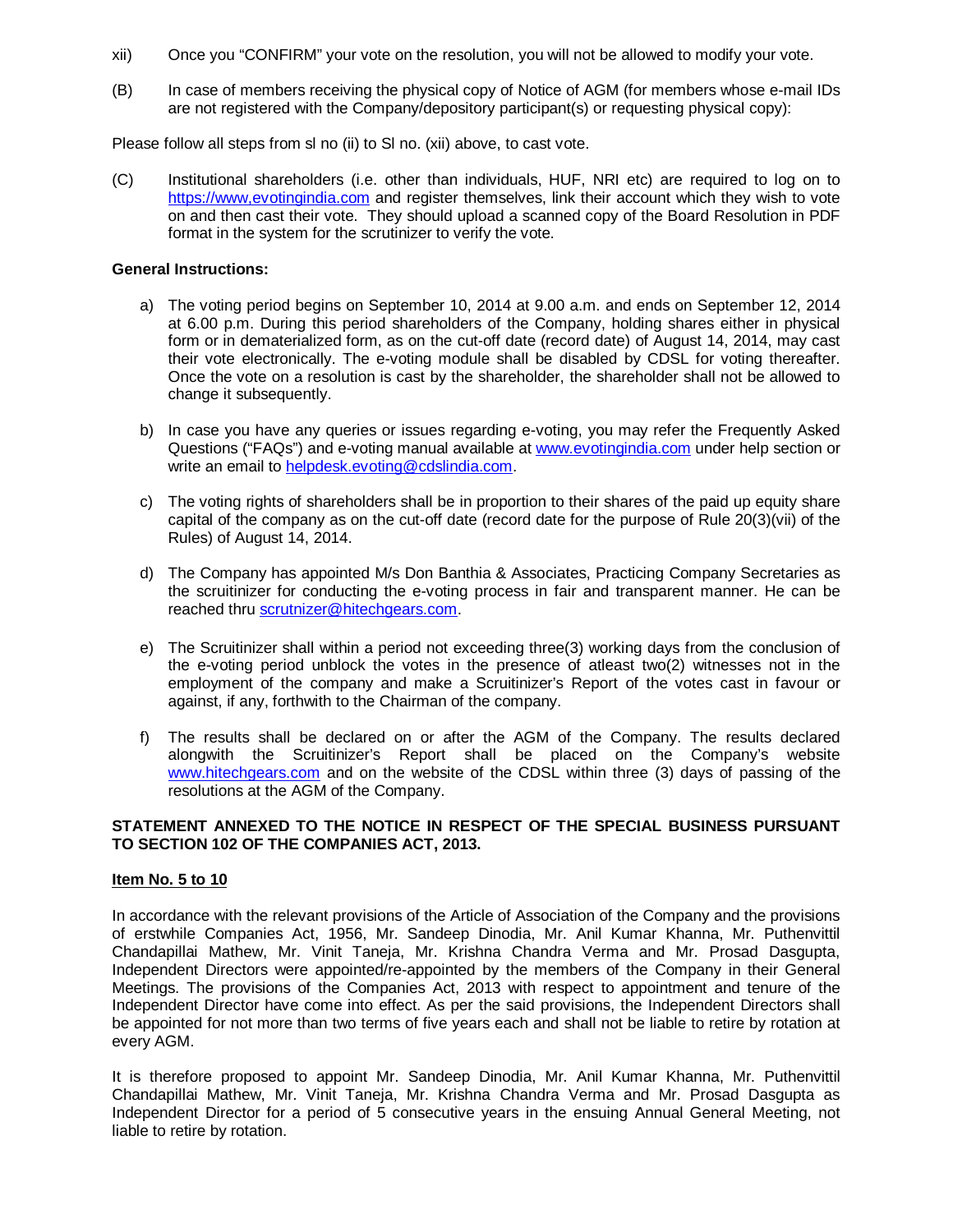They are not disqualified from being appointed as Directors in terms of Section 164 of the Companies Act, 2013 and have given their consent to act as Director.

The Company has received notices under Section 160 of the Companies Act, 2013 proposing their candidature of Mr. Sandeep Dinodia, Mr. Anil Kumar Khanna, Mr. Puthenvittil Chandapillai Mathew, Mr. Vinit Taneja, Mr. Krishna Chandra Verma and Mr. Prosad Dasgupta for the office of Independent Director of the Company.

The Company has also received declaration(s) from them that they meets with the criteria of independence as prescribed under sub-section (6) of Section 149 of the Act.

In the opinion of the Board, they fulfills the conditions for appointment as an Independent Director as specified in the Act and is independent of the management.

Except, Mr. Sandeep Dinodia, Mr. Anil Kumar Khanna, Mr. Puthenvittil Chandapillai Mathew, Mr. Vinit Taneja, Mr. Krishna Chandra Verma and Mr. Prosad Dasgupta, being appointees in their respective resolutions, none of the Directors and Key Managerial Personnel of the Company and their relatives are concerned or interested, financial or otherwise, in the agenda as set out in item no. 5 to 10.

Additional Information as per Clause 49 of the Listing Agreement:-

| Particulars     | Mr.<br>Sandeep                         | Mr. Anil Kumar                          | Puthenvittil<br>Mr.                | Mr.<br>Krishna                         | Mr. Vinit Taneja                 | Mr.<br>Prosad                          |
|-----------------|----------------------------------------|-----------------------------------------|------------------------------------|----------------------------------------|----------------------------------|----------------------------------------|
|                 | Dinodia                                | Khanna                                  | Chandapillai<br>Mathew             | Chandra Verma                          |                                  | Dasqupta                               |
| Date of Birth & | 04/04/1962                             | 17/07/1953                              | 17/05/1950                         | 30/08/1949                             | 15/10/1957                       | 26/02/1947                             |
| Age             | 52 Years                               | 61 Years                                | 64 Years                           | 65 years                               | 56 Years                         | 67 Years                               |
| Date<br>of      | 28/10/2002                             | 17/09/1987                              | 23/05/2009                         | 12/11/2011                             | 23/05/2009                       | 14/02/2012                             |
| Appointment     |                                        |                                         |                                    |                                        |                                  |                                        |
| &<br>Experience | Mr. Dinodia has                        | Khanna<br>Mr.                           | Mr. Mathew has                     | He<br>joined<br>the                    | Mr. Taneja is                    | Mr.<br>Dasgupta                        |
| Expertise       | experience<br>rich<br>in the fields of | having a wide<br>base of clients in     | vast experience<br>in the field of | Indian<br>Police<br>Service in 1971    | currently the<br>CEO of Prerna   | has<br>vast                            |
|                 | Audits,                                | diverse business                        | Management                         | and<br>was                             | Centre of                        | competencies<br>include strategic      |
|                 | Assurance,                             | $\prime$<br>industry                    | and Consultancy                    | selected to join                       | Learning, an                     | international                          |
|                 | Regulatory                             | segments.<br>He                         | with special forte                 | Intelligence<br>the                    | organization                     | partnerships,                          |
|                 | and Financial                          | has<br>over<br>30                       | chemical<br>in                     | Bureau in 1976.                        | engaged in                       | acquisitions and                       |
|                 | Consulting. Addit                      | years<br>of<br>rich                     | business.<br>He                    | Over the next                          | leadership                       | mergers,                               |
|                 | ionally<br>he                          | experience<br>in                        | has worked with                    | thirty years, he                       | development                      | leadership                             |
|                 | possesses                              | managing                                | both Indian and                    | served in many                         | and change                       | developments,                          |
|                 | expertise<br>in                        | business                                | International                      | states within the                      | management                       | managing<br>the                        |
|                 | Direct & Indirect                      | strategies,                             | Companies<br>in                    | country as<br>well                     | facilitation for                 | larger<br>policy                       |
|                 | taxes, National &<br>International     | successfully<br>as<br>well as handling  | different<br>management            | as abroad.<br>He<br>headed<br>the      | organizations.                   | framing<br>environment and             |
|                 | taxations.<br>He                       | complexities<br>of                      | positions.                         | <b>Narcotics</b>                       | Mr. Taneja has                   | interface<br>with                      |
|                 | has more than                          | finances.                               |                                    | Control Bureau                         | more than 30                     | various                                |
|                 | thirty<br>years                        |                                         | He started<br>his                  | from late 2005 till                    | years of                         | Government                             |
|                 | experience in his                      | Mr. Khanna has                          | with<br>career                     | 2008.<br>During                        | experience in                    | Ministries.<br>He                      |
|                 | areas of practice                      | been associated                         | Unilever<br>as                     | 2008, he was                           | sales, supply                    | quasi<br>has<br>$\qquad \qquad -$      |
|                 | and has been                           | with                                    | Management                         | Secretary                              | chain, HR,                       | public<br>sector                       |
|                 | instrumental<br>in                     | administration of                       | Trainee<br>&                       | (Security) in the                      | customer service                 | framework<br>by                        |
|                 | the setting up of                      | various sports at                       | worked there for                   | Cabinet                                | in reputed                       | adapting<br>the                        |
|                 | various<br>enterprises<br>in           | regional<br>$\prime$<br>national<br>and | 12 Years & held<br>various         | Secretariat<br>and<br>functioned<br>as | organizations<br>like Metal Box, | best of the public<br>sector practices |
|                 | India with<br>the                      | International                           | positions.                         | Internal Security                      | Johnson &                        | and<br>private                         |
|                 | collaboration                          | levels for a very                       |                                    | Adviser to<br>the                      | Johnson, Gillette                | sector                                 |
|                 | from                                   | long time. His                          | Afterwards<br>he                   | Union<br>Home                          | and Bharti Airtel                | efficiencies.                          |
|                 | International                          | focus has mainly                        | employed<br>was                    | Minister.<br>He                        | besides his                      |                                        |
|                 | Association and                        | been<br>in<br>the                       | with Bush Boake                    | retired<br>from                        | consulting stints                | He occupied the                        |
|                 | companies.                             | administration of                       | Allen, a global                    | Cabinet                                | in Institute of                  | position of CFO                        |
|                 |                                        | Tennis and he                           | speciality                         | Secretariat<br>in                      | <b>Quality Limited</b>           | with Essar Tele                        |
|                 | He<br>provides<br>valuable insights    | has<br>long<br>association with         | chemical group<br>for 16 years &   | Dec. 2010. He is<br>recipient of the   | (IQL) and<br>Prerna. He has      | Holdings,<br>Appollo Tyres &           |
|                 | into<br>how                            | International                           | held various key                   | Police Medal for                       | spent over 12                    | Hero Honda.                            |
|                 | companies<br>can                       | Tennis                                  | positions.                         | <b>Meritorious</b>                     | years in                         |                                        |
|                 | grow,<br>diversify,                    | Federation,                             |                                    | Service and the                        | facilitation of                  | He<br>joined                           |
|                 | and prosper to                         | Asian<br>Tennis                         | He has more                        | President's                            | vision.                          | Petronet-LNG                           |
|                 | maximize<br>their                      | Association<br>as                       | recently worked                    | Police Medal for                       | organization                     | Ltd. as Director                       |
|                 | shareholder's                          | well as All India                       | as Entrepreneur                    | Distinguished                          | building                         | (F&C) in 2003 &                        |
|                 | wealth.                                | Tennis                                  | is<br>both<br>&<br>a               | Service.                               | strategies and                   | was elevated to                        |
|                 |                                        | Association.                            | consultant & an                    |                                        | culture building                 | MD & CEO in                            |
|                 |                                        |                                         | investor<br>in                     | Mr. Verma has                          | interventions                    | 2005.                                  |
|                 |                                        |                                         | Projects.                          | had<br>vast<br>exposure<br>to          | across a range<br>of industries. |                                        |
|                 |                                        |                                         |                                    | organizational                         |                                  |                                        |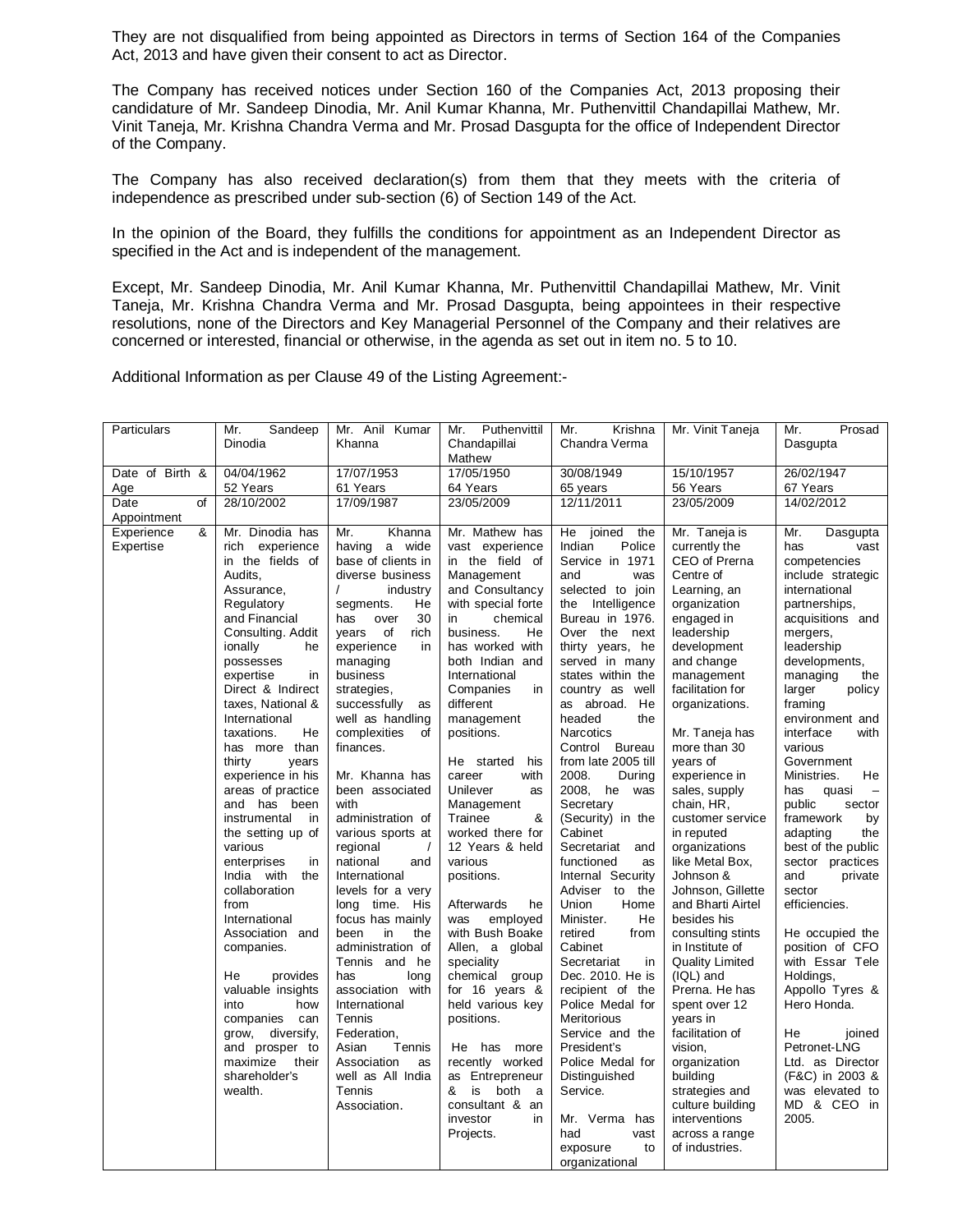|                                                                                                                             |                                                                                                                                                                                                                                                                                                                                          |                                                                                                                                                                                                                                                                                                                                                                                                                                                                                                        |                                                                                                                                                                                                    | issues, including<br>planning,<br>personnel,<br>administration<br>and training. He<br>has expertise in<br>crisis<br>management,<br>systemic<br>reforms,<br>calibrated<br>expansion<br>and<br>greater<br>efficiency. |                                                                                                                                                  |                                                                                 |
|-----------------------------------------------------------------------------------------------------------------------------|------------------------------------------------------------------------------------------------------------------------------------------------------------------------------------------------------------------------------------------------------------------------------------------------------------------------------------------|--------------------------------------------------------------------------------------------------------------------------------------------------------------------------------------------------------------------------------------------------------------------------------------------------------------------------------------------------------------------------------------------------------------------------------------------------------------------------------------------------------|----------------------------------------------------------------------------------------------------------------------------------------------------------------------------------------------------|---------------------------------------------------------------------------------------------------------------------------------------------------------------------------------------------------------------------|--------------------------------------------------------------------------------------------------------------------------------------------------|---------------------------------------------------------------------------------|
| Qualification                                                                                                               | Bachelor<br>of<br>$\mathbf 1$<br>Commerce from<br>Shriram College<br>of<br>Commerce,<br>Delhi University.<br>2. L.L.B. from<br>Delhi University<br>3.<br>Fellow<br>member of the<br>Institute<br>of<br>Chartered<br>of<br>Accountants<br>India.<br>He<br>4.<br>is<br>empanelled with<br>the Institute of<br>Internal<br>Auditors- U.S.A. | Economics<br>1.<br>Graduate from<br>Stephen's<br>St.<br>College, Delhi<br>University<br>Fellow<br>2.<br>Member of the<br>Institute<br>of<br>Chartered<br>of<br>Accountants<br>India<br>3.<br>Fellow<br>Member of the<br>Institute<br>of<br>Chartered<br>Accountants<br>&<br>(England<br>Wales).                                                                                                                                                                                                        | Graduate in<br>1.<br>Mechanical<br>Engineering from<br>BITS, Pilani<br>2.<br>Attended<br>senior<br>Management<br>programmes<br>at<br>Harvard,<br><b>INSEAD</b><br>and<br>Columbia<br>Universities. | Graduation<br>1.<br>from<br>St.<br>Stephen's<br>College,<br><b>University</b><br>of<br>Delhi.<br>2. Indian Police<br>Service in 1971                                                                                | Graduate in<br>1.<br>Mechanical<br>Engineering from<br><b>IIT Delhi</b><br>2. Post Graduate<br>Diploma in<br>Management<br>from IIM<br>Calcutta. | Fellow member<br>of the Institute of<br>Chartered<br>Accountants<br>of<br>India |
| Board<br>Membership<br>οf<br>other Companies<br>as<br><b>on</b><br>31/03/2014.                                              | Sandhar<br>1.<br>Tooling Pvt. Ltd.<br>2. Hero Motors<br>Limited<br>3. Lumax Auto<br>Technologies<br>Ltd.<br>4. Hero Cycles<br>Ltd<br>5. Munjal Kiriu<br>Industries<br>Pvt<br>Ltd                                                                                                                                                         | United<br>1.<br>&<br>Leasing<br>Industries Ltd.<br>2.<br>All<br>India<br>Tennis<br>Association<br>3.<br>Telecom<br>Finance<br>India<br>Ltd.<br>4. RLF Ltd.<br>Asahi<br>5.<br>Components<br>Limited<br>6.<br>Aquarius<br>Travels Pvt Ltd.<br>7. Chitra Utsav<br>Video Pvt Ltd<br>8. ULL Securities<br>Pvt Ltd<br>9.<br>Saurer<br>Embroidery<br>Systems<br>India<br>Pvt Ltd<br><b>RLF</b><br>10.<br><b>Securities</b><br>Pvt<br>Ltd<br>11.<br>Chene<br>Capital Pvt Ltd<br>12.<br>Virgo<br>Components Ltd | 1.<br>Imaginessence<br>Aromas Pvt Ltd.<br>2. Hi-Tech and<br>Associates Ltd                                                                                                                         | $\blacksquare$                                                                                                                                                                                                      | $\blacksquare$                                                                                                                                   | $\blacksquare$                                                                  |
| Chairman/Memb<br>of<br>the<br>er<br>Committee of the<br>Board<br>of<br>Directors as on<br>31/03/2014                        | 3                                                                                                                                                                                                                                                                                                                                        | 3                                                                                                                                                                                                                                                                                                                                                                                                                                                                                                      | $\mathbf{r}$                                                                                                                                                                                       | $\mathbf{1}$                                                                                                                                                                                                        | 2                                                                                                                                                | $\blacksquare$                                                                  |
| Chairman/Memb<br>of<br>the<br>er<br>Committee of the<br>other Companies<br>in which he is a<br>director as on<br>31/03/2014 | $\overline{2}$                                                                                                                                                                                                                                                                                                                           | 3                                                                                                                                                                                                                                                                                                                                                                                                                                                                                                      |                                                                                                                                                                                                    |                                                                                                                                                                                                                     |                                                                                                                                                  |                                                                                 |
| Audit<br>a)<br>Committee                                                                                                    | 1. Lumax Auto<br>Technologies                                                                                                                                                                                                                                                                                                            | United Leasing &<br>Industries Ltd.                                                                                                                                                                                                                                                                                                                                                                                                                                                                    |                                                                                                                                                                                                    | $\blacksquare$                                                                                                                                                                                                      | $\mathbf{r}$                                                                                                                                     | $\blacksquare$                                                                  |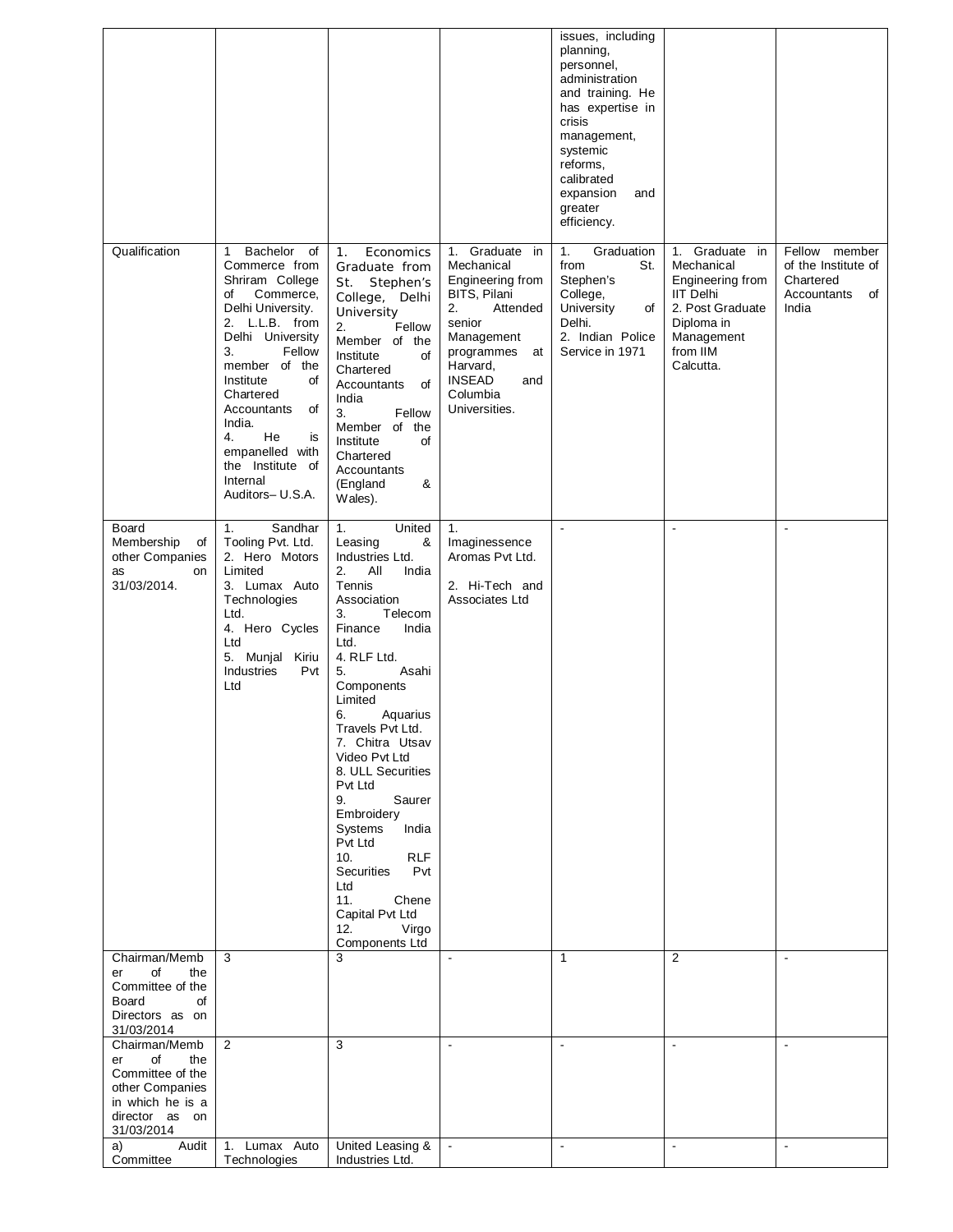|                                                                   | Ltd.<br>2. Hero Cycles<br>Ltd<br>3. Hero Motors<br>Ltd |                                     |                |                          |                          |                |
|-------------------------------------------------------------------|--------------------------------------------------------|-------------------------------------|----------------|--------------------------|--------------------------|----------------|
| b)<br>Stakeholder<br>Relationship<br>Committee                    | $\blacksquare$                                         | United Leasing &<br>Industries Ltd. | $\blacksquare$ |                          | $\overline{\phantom{a}}$ |                |
| c) Nomination &<br>Remuneration<br>Committee                      | $\overline{\phantom{a}}$                               | United Leasing &<br>Industries Ltd. | $\blacksquare$ | $\overline{\phantom{0}}$ | ۰                        |                |
| of<br>Number<br>shares held in<br>the Company as<br>on 31/03/2014 | $\overline{\phantom{a}}$                               | ۰                                   |                |                          | equity<br>5600<br>shares | $\blacksquare$ |
| Relationship with<br><b>Directors</b>                             | None                                                   | None                                | None           | None                     | None                     | None           |

Your Directors recommend the resolutions set forth in Item No. 5 to 10 for approval of the members as Ordinary Resolution.

#### **Item No. 11 Approval of Inter-corporate Investments as per Section 186 of the Companies Act, 2013**

As per the provisions of Section 186 of the Companies Act, 2013, the Board of Directors of a Company can make any investment beyond the prescribed ceiling of i) Sixty per cent of the aggregate of the paidup capital and free reserves and securities premium account or, ii) Hundred per cent of its free reserves and securities premium account, whichever is more, if special resolution is passed by the members of the Company.

As a measure of achieving greater financial flexibility and to enable optimal financing structure, this permission is sought pursuant to the provisions of Section 186 & other applicable provisions of the Companies Act, 2013 to give powers to the Board of Directors or any duly constituted committee thereof, for making further investment, to subsidiary companies (including overseas subsidiaries) or to acquire by way of subscription, purchase or otherwise, securities of any body corporate(s) for an amount not exceeding Rs 400 crore.

The investment(s), as the case may be, will be made in accordance with the applicable provisions of the Companies Act, 2013 and relevant rules made there under. These investments are proposed to be made out of own/surplus funds/internal accruals and or any other sources including borrowings, if necessary, to achieve long term strategic and business objectives.

The Board accordingly recommends to pass the Special resolution. None of the Directors, Key Managerial Personnel or their relatives are in any way concerned or interested, financially or otherwise in this resolution.

#### **Item No. 12 Remuneration to Non-Executive Directors for attending Board/ Committee Meetings**

The members of the Company in their meeting held on 22<sup>nd</sup> September, 2009, approved, by way of Special resolution, payment of commission to all Non-Executive Directors of the Company for a period of 5 years. This approval is valid till the financial year ended 31.03.2014. Therefore, Company needs to renew the approval for payment of commission to Non-Executive Directors for another period of 5 years.

The compliance of various provisions of corporate governance requires the non-executive directors to devote extra time. They are required to formulate various strategies and policies in the interest of the Company. Therefore, it has been considered prudent and fair to compensate the Non-Executive Directors for their services to the Company. It is proposed that the Non-Executive Directors may be paid commission upto maximum limit as mentioned in Section 197 & 198 of the Companies Act, 2013 and Rules made thereunder, of the net profits for the period of their term of appointment. The net profits of the Company in each financial year to be calculated in accordance with the provisions of Section 197, 198 & other applicable provisions of the Companies Act, 2013 & Rules made thereunder.

The Board accordingly recommends to pass a Special Resolution. All the Non-Executive Directors may be considered interested or concerned in the resolutions to the extent the commission they will receive.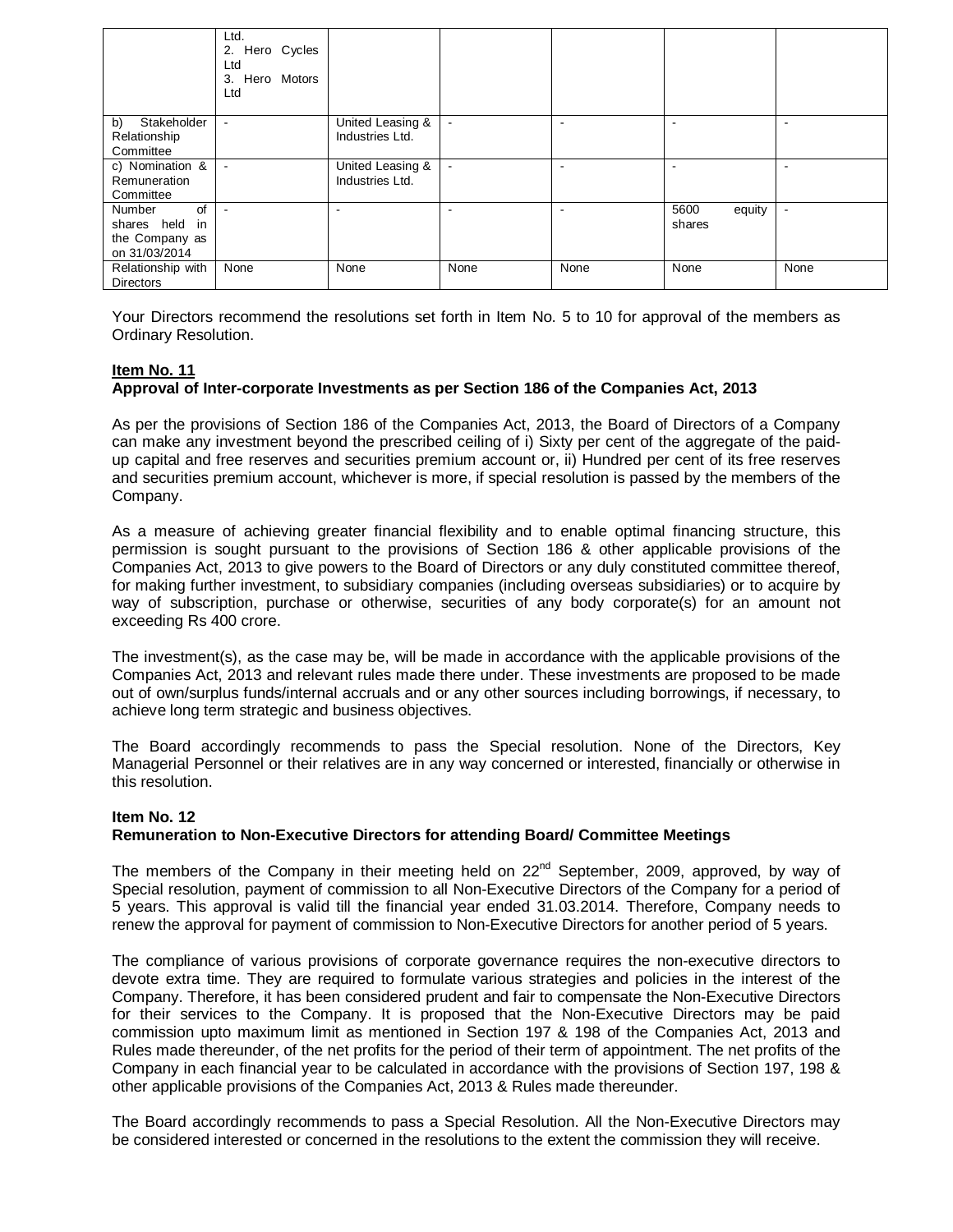### **Item No. 13 & 14**

### **Approval of Borrowing Powers in terms of Section 180(1) (c) of the Companies Act, 2013 & Approval to Create mortgage and/or charge in respect of Company's movable / immovable properties, in terms of section 180(1)(a) of the Companies Act, 2013.**

The members of the Company meeting held on  $22<sup>nd</sup>$  September, 2008, approved, by way of ordinary resolution, a limit for exercising the powers of borrowing, by the Board of Directors (including duly constituted Committee), for the business purpose of the Company, upto a sum not exceeding Rs. 400 Cr (Rupees four hundred crores only), in terms of Section 293(1)(d) of the Companies Act, 1956 (the Act 1956), notwithstanding that the money to be borrowed together with the monies already borrowed by the Company may exceed the aggregate of its paid up share capital and free reserves apart from temporary loans obtained from the Company's Bankers in the ordinary course of business. Similarly, the shareholder also authorized to create charge /mortgage also to secure the borrowing u/s 293(1) (a) of the Companies Act, 1956

However, after the applicability of the provisions of new Section 180(1)(c) of the Companies Act, 2013 (the Act 2013) (corresponding to Section 293(1)(d) of the Act 1956), the Company is required to pass a special resolution for the aforesaid purpose.

Ministry of Corporate Affairs (MCA) also clarified, vide its General Circular No.4/2014 dated 25th March 2014 about the need to pass a special resolution within a period of one year from the date of notification of the said Section 180 of the Act 2013, even though the Company has passed an ordinary resolution, as per the requirements of earlier provisions of the Act 1956.

The existing aggregate of the paid up share capital and free reserves of the Company as of 31st March 2014 do not permit the board for exercising the powers to borrow money upto a limit of Rs. 400 Cr (Rupees 400 crore only). The board however decided to seek the consent of the members, by way of a special resolution, to comply with the regulatory requirements as explained above by fixing a same limit of Rs.400 Cr, keeping in view the long term requirements of funds for future business plans in terms of Section 180(1)(c) of the Companies Act, 2013. Similarly, Section 180(1)(a) of the Act 2013, provides that powers to create mortgages and/or charges against such borrowings will require a specific approval from members by way of a special resolution, as per the provisions of Section 180(1)(a) and other applicable provisions of the Companies Act, 2013 and Rules made thereunder.

The Board, therefore, decided to seek the consent of the members, by way of special resolutions in terms of the new requirements under the Act 2013, for exercising its powers for creating such mortgages and/or charges against such borrowings. Therefore, the special resolution as set out in Item No.13 & 14 of the accompanying Notice is of an enabling nature for the above purpose.

There is no change in the existing limit, the Board accordingly recommends to pass the Special resolution. None of the Directors, Key Managerial Personnel or their relatives are in any way concerned or interested, financially or otherwise in this resolution.

## **Brief particular of director seeking appointment/Re-appointment as per clause 49(IV) (G) of the Listing Agreement**

| Particulars                                    | Mr. R.C. Jain                                       |
|------------------------------------------------|-----------------------------------------------------|
| Date of Birth & Age                            | 22/12/1946                                          |
|                                                | 68 Years                                            |
| Date of Appointment                            | 10/08/2011                                          |
| <b>Relationship with Directors</b>             | Director in other Company in which Executive        |
|                                                | Director of the Hi-Tech Gears Limited is a Director |
|                                                | in such Company                                     |
| <b>Experience &amp; Expertise</b>              | Mr. Jain possesses a combination of the strategic   |
|                                                | thinking and perspective, along with sound          |
|                                                | operations experience.                              |
|                                                |                                                     |
| Qualification                                  | 1. B. Tech (Honors) in Mechanical Engineering       |
|                                                | $(1968)$ from IIT                                   |
|                                                | 2. Masters in Industrial Management (1973) from     |
|                                                | Cranfield University, UK                            |
| Name of Public Companies in which Directorship | 1. Hi-Tech Robotic Systemz Limited                  |